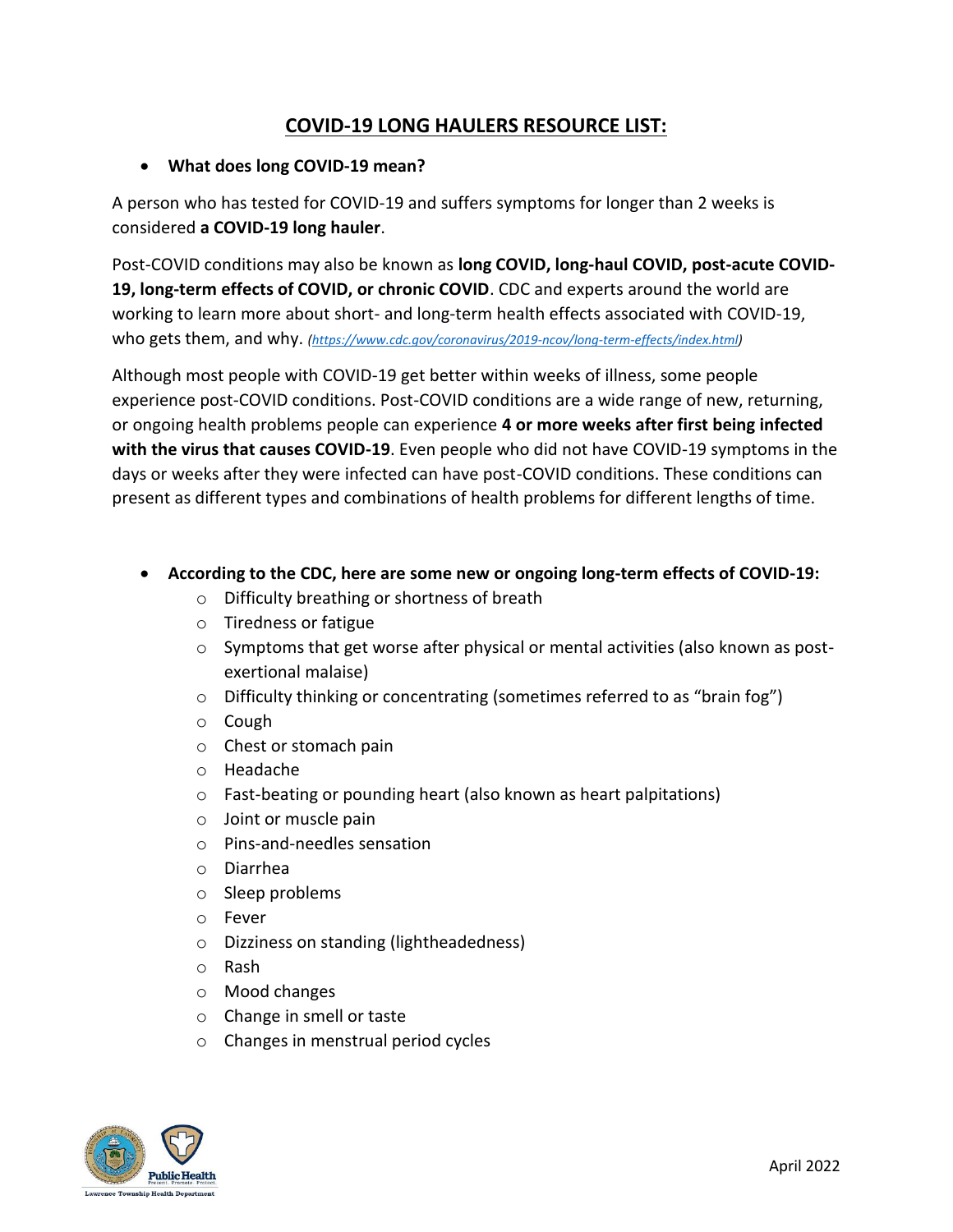- **Medical facilities near Lawrence Twp, NJ 08648 specializing in Post COVID Recovery:**
	- o **RWJ University Hospital Hamilton** 1 Hamilton Health Place, Hamilton, NJ 08690 (877) 342-2795
	- o **Deborah Heart and Lung Center Post-COVID Recovery Program** 200 Trenton Road Browns Mills, NJ 08015 (609) 621-2080 or fill out this [online appointment form.](https://demanddeborah.org/services/pulmonary-services/post-covid-recovery-program/)
	- o **Atlantic COVID Recovery Center**  Cedar Knolls: 8 Saddle Road, Cedar Knolls, NJ 07927 Summit: 1 Springfield Avenue, Summit, NJ 07901 (908) 522-3361 or fill out this [online appointment form.](https://www.atlantichealth.org/locations/atlantic-medical-group/pulmonary-allergy-associates/covid-recovery.html)
	- o **Penn Medicine Post-COVID Assessment & Recovery Clinic**  215 Rte. 70, Cherry Hill, NJ 08003 (215) 893- 2668 or find more information at this [link.](https://www.pennmedicine.org/for-health-care-professionals/for-physicians/covid-information/post-covid19-assessment-and-recovery-clinic-at-penn)
	- o **Advantage Therapy Centers Post-COVID Rehabilitation Program** Cherry Hill: 1998 Route 70 East, Cherry Hill, NJ 08003 Mt Laurel: 1001 Briggs Rd Suite 270, Mt Laurel, NJ 08054 Sewell: 100 Kings Way E Suite B-4, Sewell, NJ 08080 (856) 424-2000 or fill out this [online appointment form.](https://adtherapy.com/post-covid-19-rehabilitation/)
	- o **CentraState Post-COVID Syndrome Treatment Program** 901 W Main St, Freehold Township, NJ 07728 (732) 637-6456
	- o **Hackensack Meridian Health's COVID Recovery Center Rehabilitation Program at JFK Johnson Rehabilitation Institute** 65 James Street, Edison, NJ 08820 (732) 321-7000, ext. 62134
	- o **CarePoint Health COVID Care Center**  176 Palisade Ave, Jersey City, NJ 07306 (866) 273-4268
	- o **Monmouth Medical Center Southern Campus [MMCSC] Post-COVID Recovery Program**

600 River Ave, Lakewood Township, NJ 08701

(732) 866-4849, email mscrespiratory@rwjbh.org, or fill out the [online form.](https://www.rwjbh.org/monmouth-medical-center-southern-campus/treatment-care/covid-recovery/request-an-appointment/)

o **Kessler Rehabilitation Center Recovery and Reconditioning Program** 1050 Wall Street West, Suite 200, Lyndhurst, NJ 07071 (866) 337-3422 or fill out this [online form.](https://www.kesslerrehabilitationcenter.com/contact/request-an-appointment/)

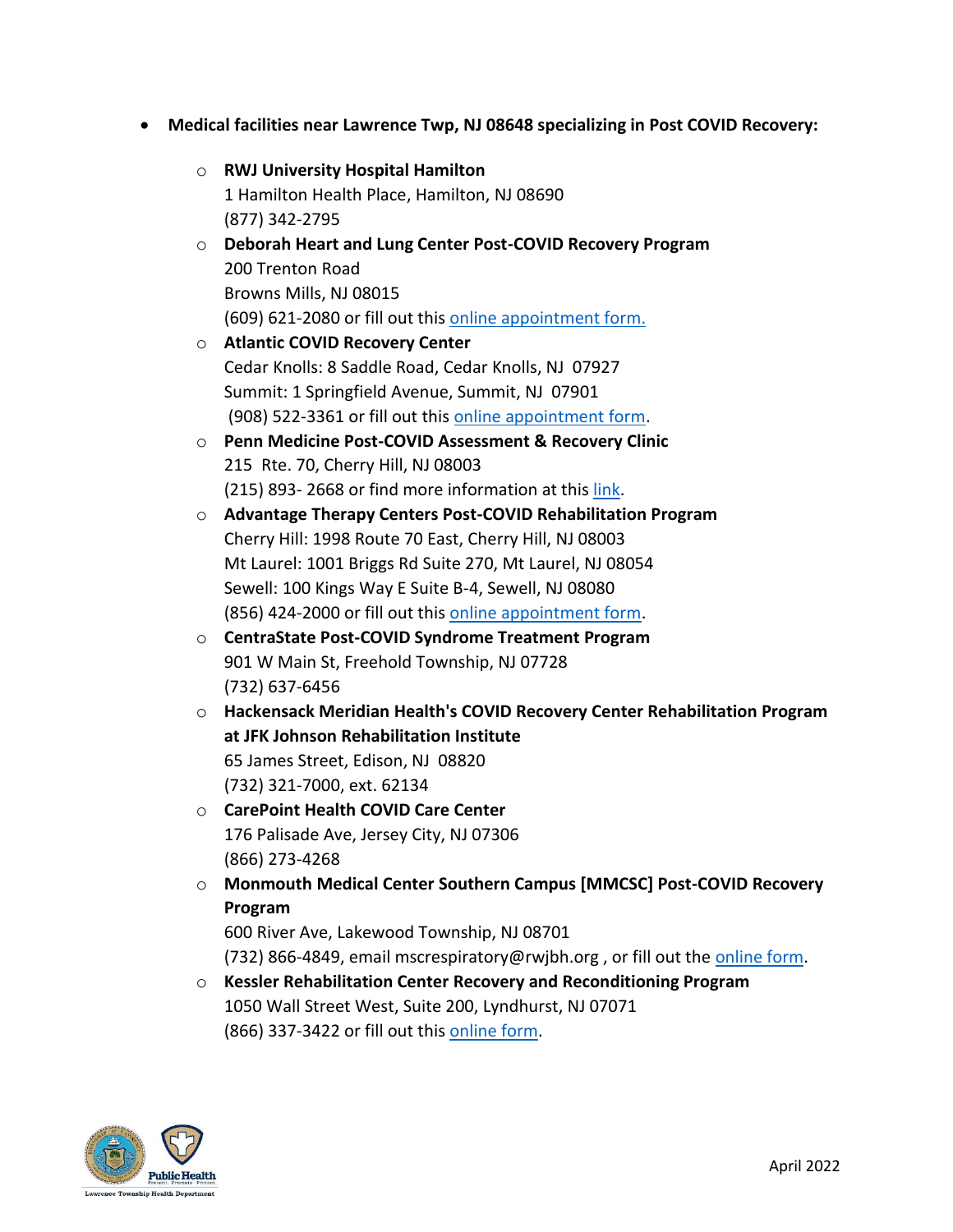## • **COVID-19 Support Groups:**

- o **Body Politic** consists of people from all over the world who have tested positive, are experiencing symptoms, or are recovering from COVID-19. Our discussion groups include 50+ channels for based around different communities and topics. Some of our channels include one for those symptomatic for 30+ days or 90+ days, caretakers of sick friends or relatives, those who have recovered from being on ventilators, those experiencing known and lesser known symptom groups such as respiratory, neurological, GI, and others, and forums to discuss mental health, financial and employment concerns, medical advocacy, along with many others. Here is the [sign-up link](https://docs.google.com/forms/d/e/1FAIpQLScM2EeJhgisTUdo5Op6euyx1PYu8O-aNeDVYhXuPFa_Gs9PnQ/viewform) for the group.
- o **The Long COVID Alliance** is a network of patient-advocates, scientists, disease experts, and drug developers who have joined together to leverage their collective knowledge and resources to educate policy makers and accelerate research to transform our understanding of post-viral illness. To join the alliance please use this [sign-up link.](https://longcovidalliance.org/contact/)
- o **Atlantic Health Systems** supports families of loved ones hospitalized with COVID-19. Current social distancing requirements have created a compelling need for interpersonal support. We invite you to join us with an ongoing telephonic and tele video support group. The group will run three times a week: Mondays 8:00am-9:00am, Wednesdays 6:00pm-7:00pm, and Fridays 12:00pm-1:00pm. Individuals can choose to attend regularly or as needed.

Groups can be accessed via the Skype for Business app via a smart device or computer, as well as dialing directly on a general phone line to 862-294-0433 and then entering the pin number associated with the group, which is 976457357#. Questions regarding the group can be directed to: Ray Centeno by phone at 973-971-4624 and Sean Cullen by phone at 973-567- 0006.

- o **NJ Mental Health Cares** offers free, anonymous online mental health screenings in cooperation with Mental Health America. Call 1-866-202-HELP (4357) for free and confidential support, 8AM to 8PM, seven days a week.
- o **The Crisis Text Line for NAMI** is open 24/7 text NAMI to 741741.